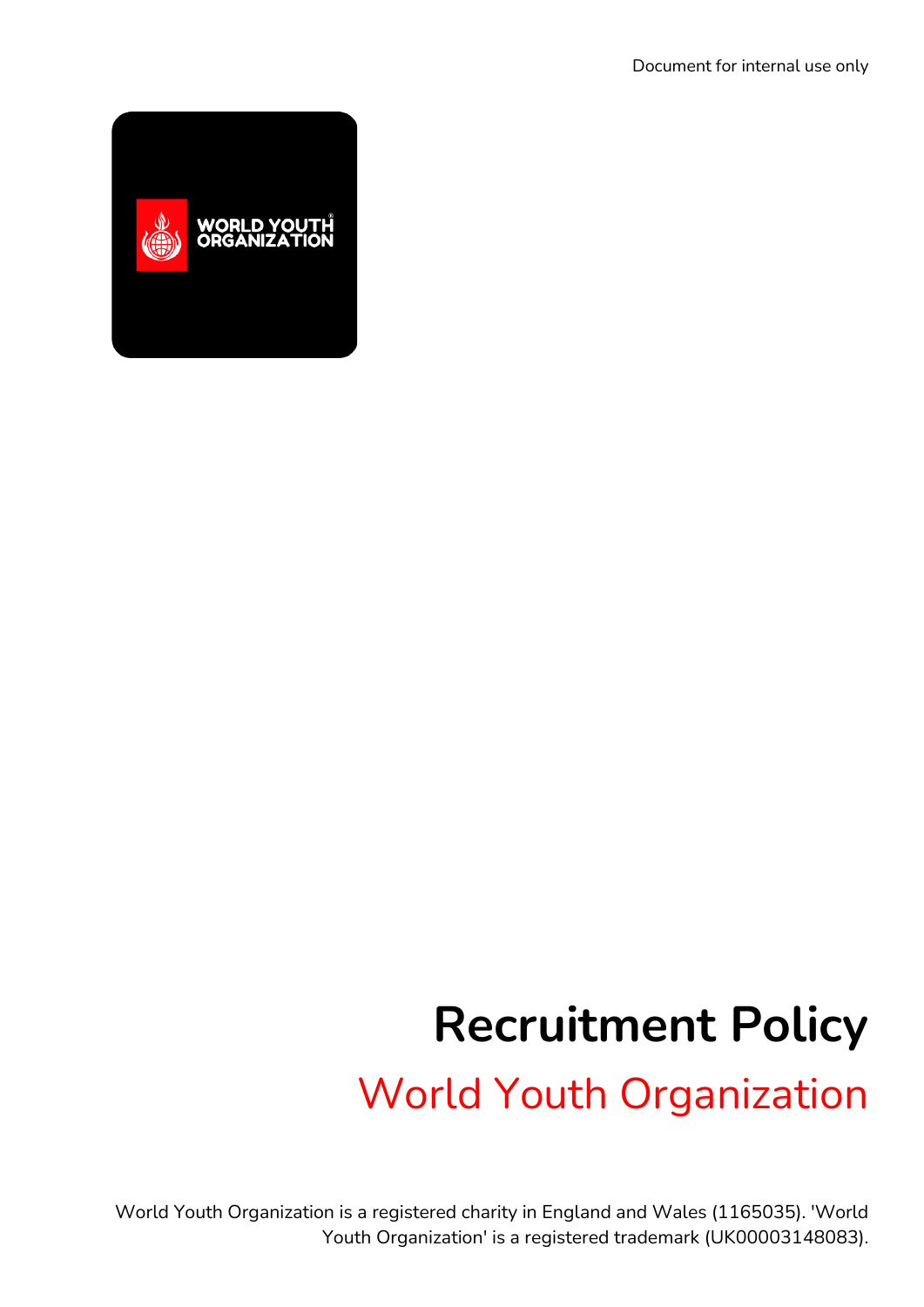## **1. Purpose**

The purpose of this policy is to provide a sound framework for the recruitment and selection of new staff based upon the principles outlined below.

## **2. Scope**

This policy covers all activities that form part of the recruitment and selection process. It is applicable to all staff recruitment except casual staff, freelance contractors and volunteers.

## **3. Core principles**

- The charity will seek to recruit the best candidate for the job based on merit. The recruitment and selection process should ensure the identification of the person best suited to the job and to the charity.
- The charity will ensure that the recruitment and selection of staff is conducted in a professional, timely and responsive manner and in compliance with current employment legislation.
- The charity will treat all candidates fairly, equitably and efficiently, with respect and courtesy, aiming to ensure that the candidate's experience is positive, irrespective of the outcome.
- The charity will ensure that its recruitment and selection process is cost effective.
- All documentation relating to applicants will be treated confidentially in accordance with World Youth Organization's Privacy Policy.
- The safeguarding of children and vulnerable young people is paramount to World Youth Organization. The charity has developed recruitment practices to ensure staff and volunteers are suitable for working with children i.e. Disclosure and Barring Service checks.

#### **4. Recruitment and selection Procedure**

#### **4.1 Preparation**

- The recruitment process should not commence until a full evaluation of the need for the role has been completed.
- Formal authorization from the Board of Trustees to recruit a post will be sought before commencing the recruitment process.
- The recruitment process will be followed in conjunction with the Equality Act 2010.
- The charity will comply with the provisions of the Rehabilitation of Offenders Act.

#### **4.2 Job description and person specification**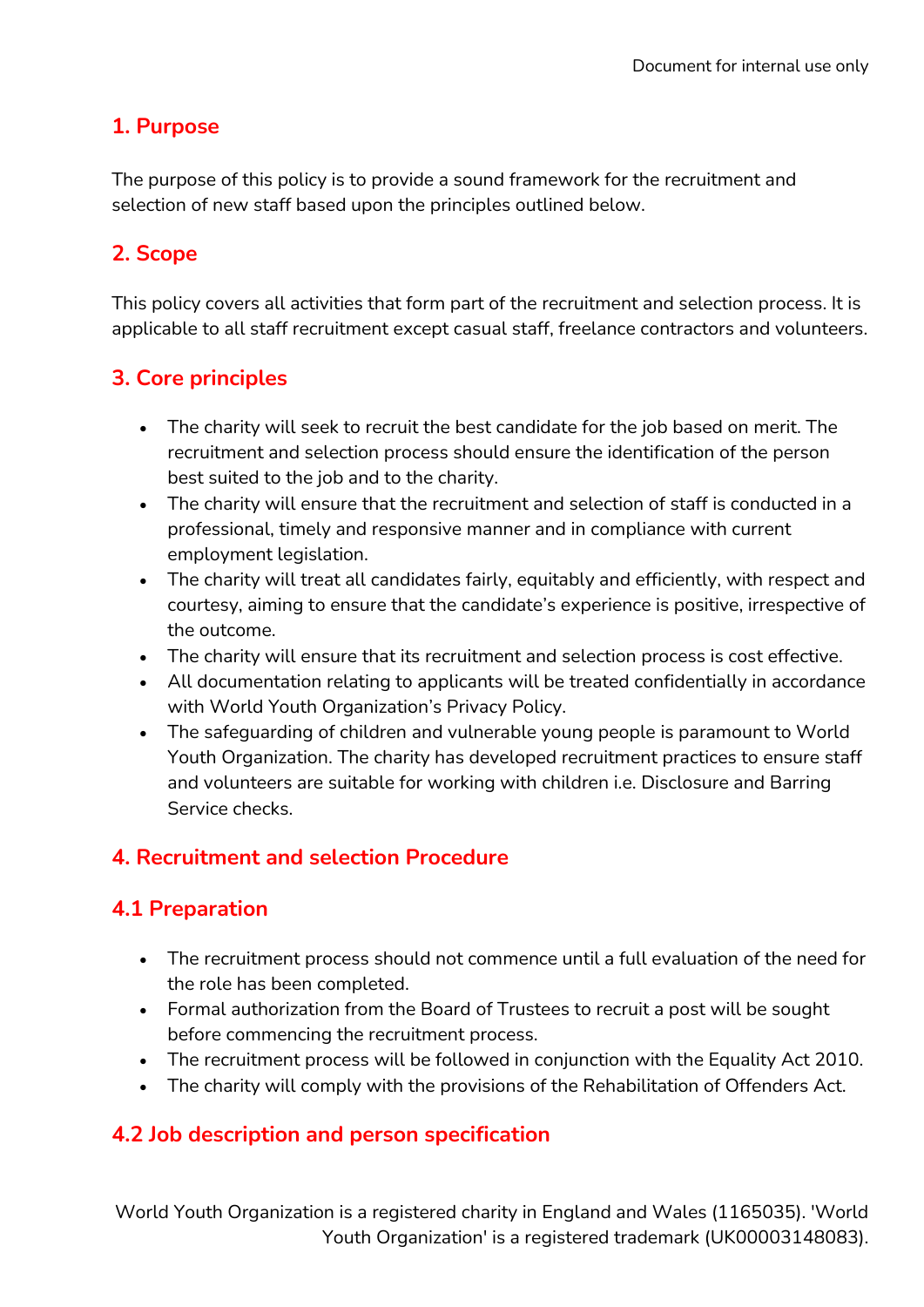- A job description and person specification will be produced or updated for any vacant post that is to be filled.
- The job description will accurately reflect the elements of the post.
- The person specification will state both the essential and desirable criteria in terms of skills, aptitude, knowledge and experience for the job and applied equally to all applicants. Care should be taken when writing the person specification to ensure that criteria used do not indirectly discriminate against certain groups of applicants.

## **4.3 Advertising**

## **4.3.1 Internally**

- The charity will encourage promotion of its employees based on their performance and workplace conduct. Criteria for promotion include:
	- Suitable experience
	- High performance level
	- Skillset that matches the essential criteria
	- Personal motivation and willingness for a change in responsibilities
- There may be no need to advertise, for example, where a position requires specialised expertise and it has been identified that the nominated individual is the most suitable person for that position.

#### **4.3.2 Externally**

- All vacancies advertised externally will be placed on the charity's website, in addition to any other external platforms.
- All advertising must be cost effective and agreed in advance by the CEO or Chair.

## **5. Selection of candidates**

## **5.1 Shortlisting**

- Shortlisting will be carried out by a minimum of two people to avoid bias, one of whom would normally be the line manager.
- Notes of the shortlisting decisions for each candidate will be recorded by each member of the panel.
- Shortlisted candidates will be provided with details of the selection process, including any tests, in writing, giving as much notice as possible before the interview. They will be asked to advise if there are any reasonable adjustments that need to be made to allow them to participate fully in the process.
- All candidates (internal and external) will be assessed objectively against the selection criteria set out in the Person Specification and only candidates who meet